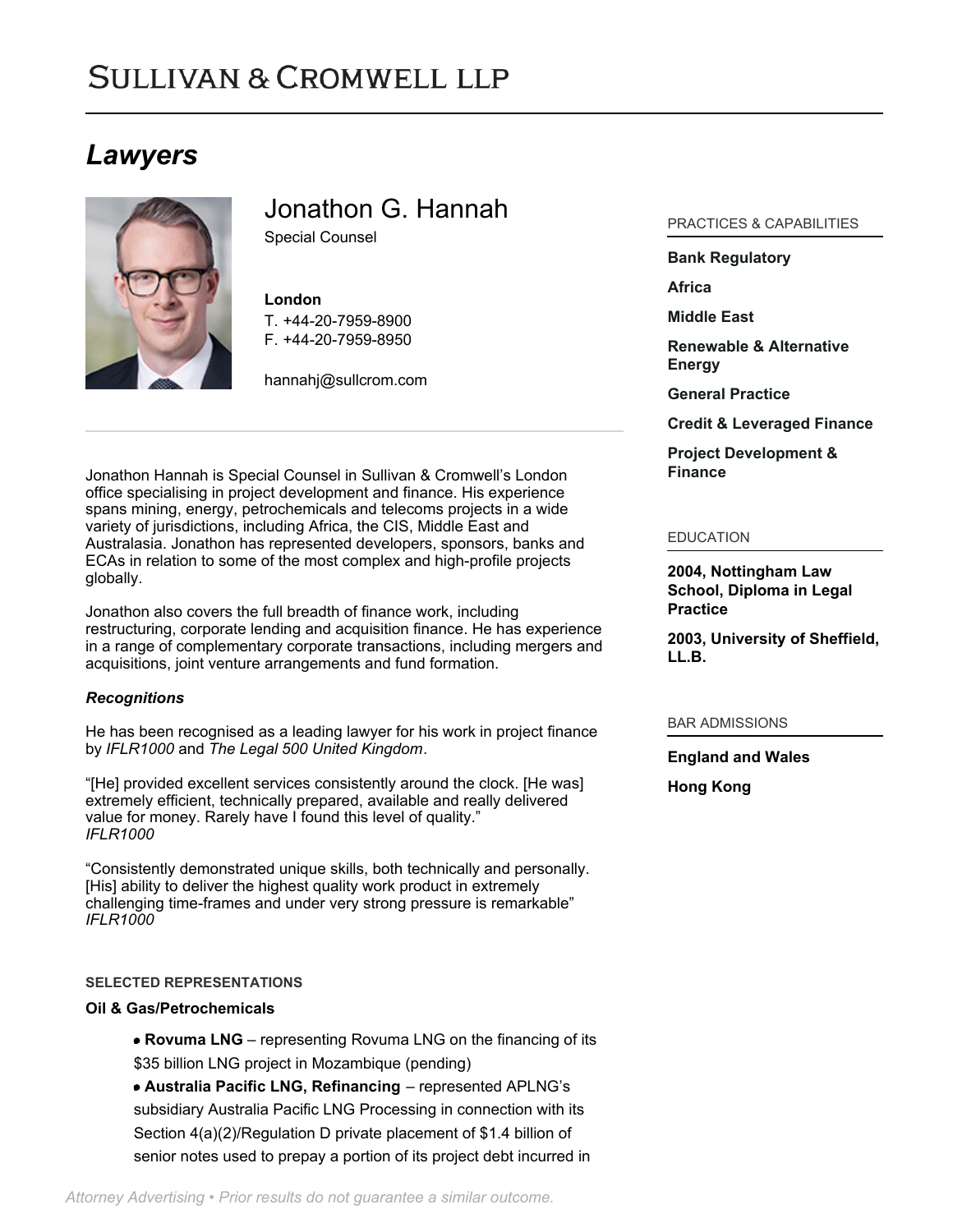the financing of its LNG liquefaction project.

**Dolphin Pipeline Project, Supplemental Financing** – advised the lenders on the US\$863 million supplemental senior debt financing for the Dolphin Pipeline Project.

**Australia Pacific LNG** – represented the project company, a ConocoPhillips, Sinopec and Origin Energy joint venture, in relation to the \$8.5 billion project financing of two gas liquefaction trains in Queensland, Australia.

- *IJGlobal* Asia-Pacific Midstream Oil & Gas Deal of the Year 2018
- *Project Finance Inter*national Asia-Pacific Oil & Gas Deal of the Year 2012
- Standout: *Financial Times* US Innovative Lawyers 2012, Energy

**Dolphin Energy Pipeline** – represented the bank lenders and underwriters on the \$4.14 billion refinancing of the Dolphin Energy pipeline project, the largest cross-border gas project in the Middle East.

- *Infrastructure Journal* Global Oil & Gas Deal of the Year
- *PFI* Middle Eastern Oil & Gas Deal of the Year
- Middle East Oil & Gas Deal of the Year by *Project Finance*

**Papua New Guinea LNG** – advised the sponsors in relation to the \$18 billion Papua New Guinea liquefied natural gas project.

**South Stream Pipeline** – advised the project company and sponsors in relation to a multi-billion Euro project financing of a cross-border natural gas pipeline (currently under review).

**Total** – advised Total on a US\$1 billion equivalent loan facility to a Scandinavian subsidiary.

**Tengizchevroil (TCO) Gas Sales** – advised Tengizchevroil, a joint venture between Chevron, ExxonMobil, KazMunayGas and LukArco, on the negotiation of three long-term gas sales agreements.

**Cameron LNG** – advised Sempra on certain English-law aspects of the US\$7.5 billion financing of the Cameron LNG Project.

> Highly Commended: *Financial Times* North America Innovative Lawyers 2014, Finance

**Salalah Methanol** – represented the commercial bank syndicate on the \$640 million non-recourse project financing of a methanol plant in Salalah, Sultanate of Oman.\*

**Aromatics Oman** – represented the Export-Import Bank of Korea and the commercial bank syndicate in relation to the \$1.25 billion financing of an aromatics plant in Sohar, Sultanate of Oman.\*

# **Mining**

**Ambatovy Project Restructuring** – represented the project company in relation to three restructurings of the senior debt obligations of Ambatovy nickel, cobalt and ammonium sulphate